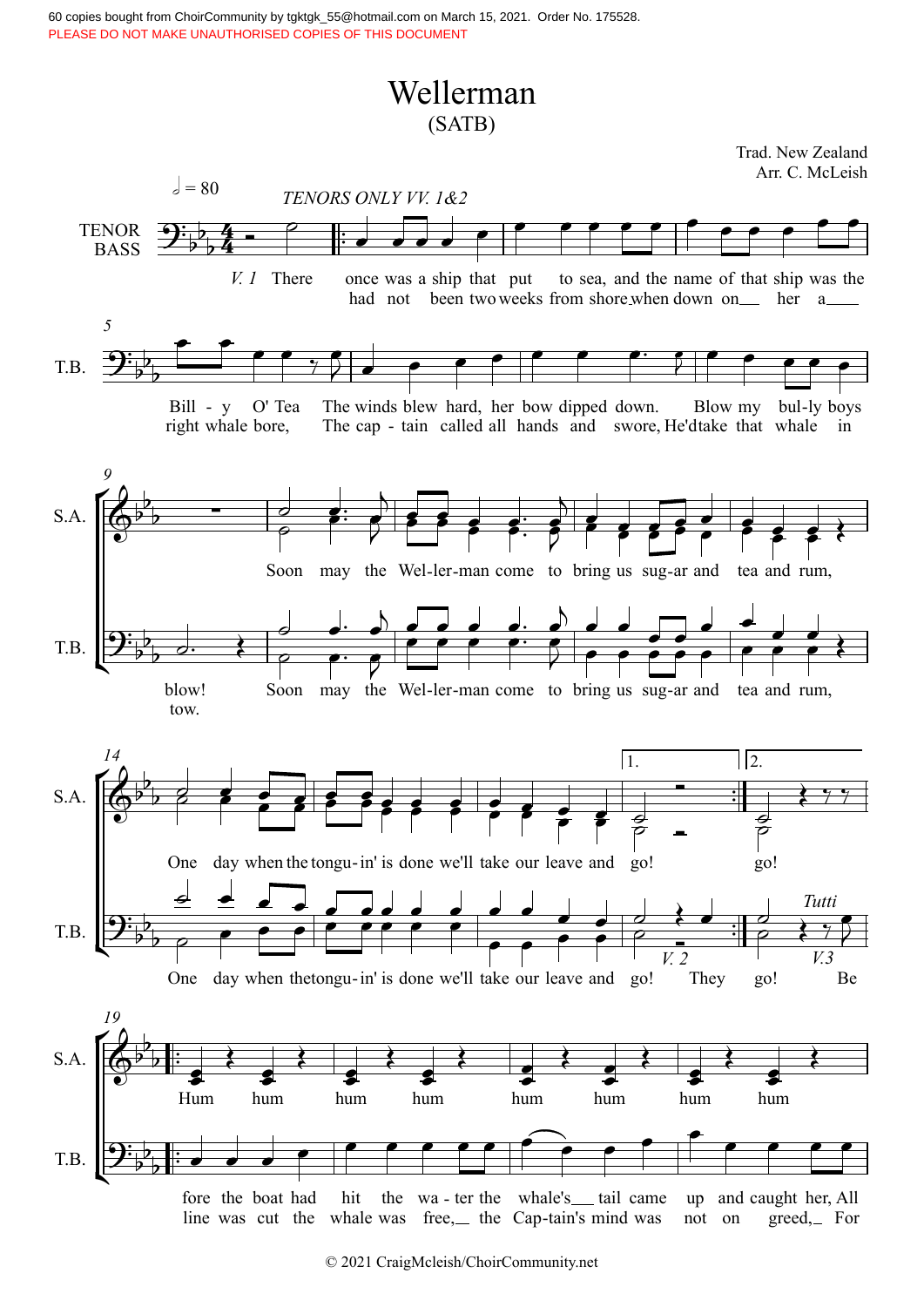60 copies bought from ChoirCommunity by tgktgk\_55@hotmail.com on March 15, 2021. Order No. 175528. PLEASE DO NOT MAKE UNAUTHORISED COPIES OF THIS DOCUMENT